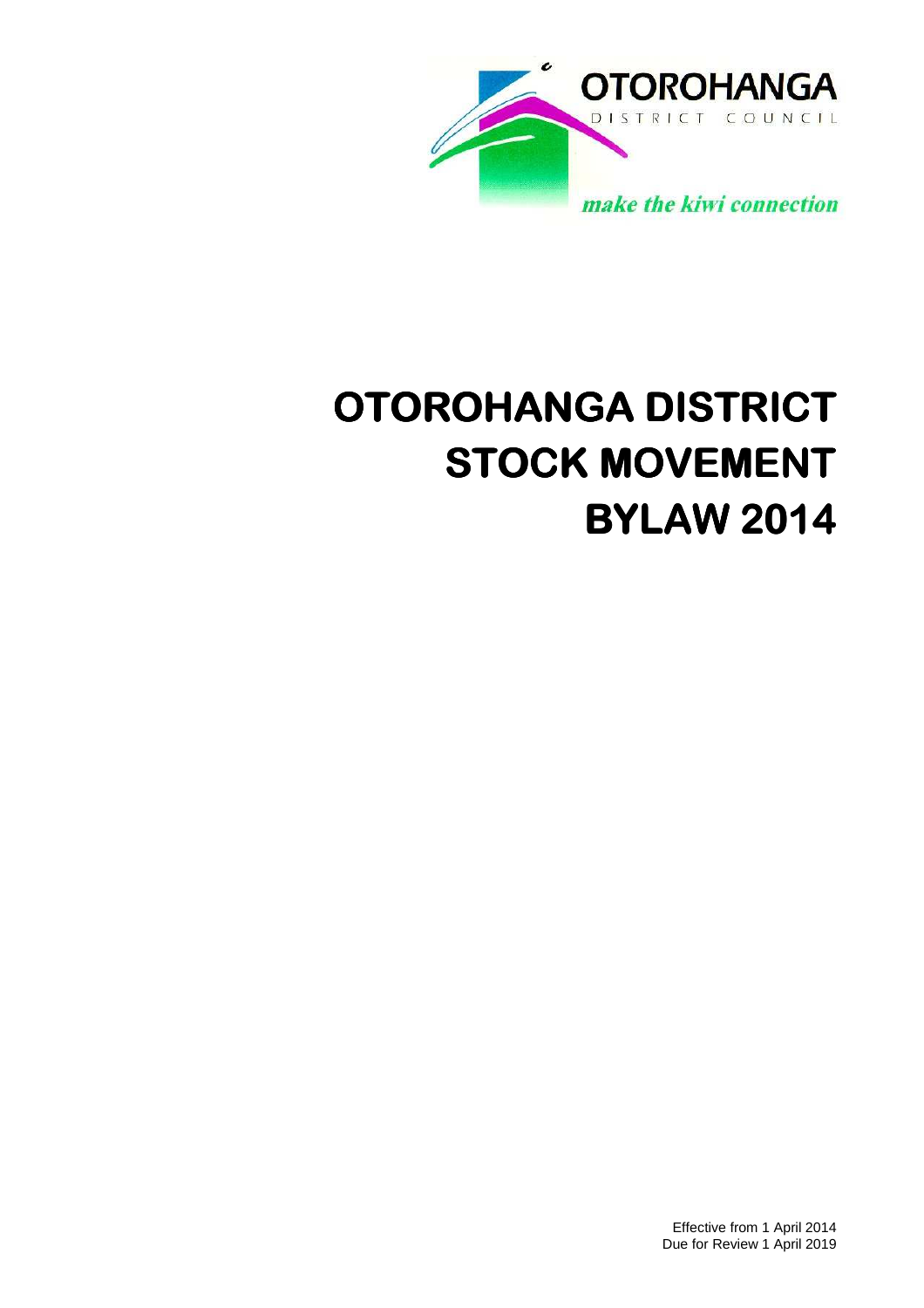# **CONTENTS**

| 1 <sub>1</sub> |  |  |  |  |
|----------------|--|--|--|--|
| 2.             |  |  |  |  |
| 3.             |  |  |  |  |
| 4.             |  |  |  |  |
| 5 <sub>1</sub> |  |  |  |  |
| 6.             |  |  |  |  |
| 7 <sub>1</sub> |  |  |  |  |
| 8.             |  |  |  |  |
| 9.             |  |  |  |  |
| 10.            |  |  |  |  |
| 11.            |  |  |  |  |
| 12.            |  |  |  |  |
|                |  |  |  |  |

# **SCHEDULES:**

| <b>First Schedule</b> |                                                                                  |
|-----------------------|----------------------------------------------------------------------------------|
|                       | Second Schedule Conditions for Construction of a Cattle Race on a Road Reserve 9 |
| <b>Third Schedule</b> |                                                                                  |

# **APPENDICES:**

| Appendix 1 |  |
|------------|--|
| Appendix 2 |  |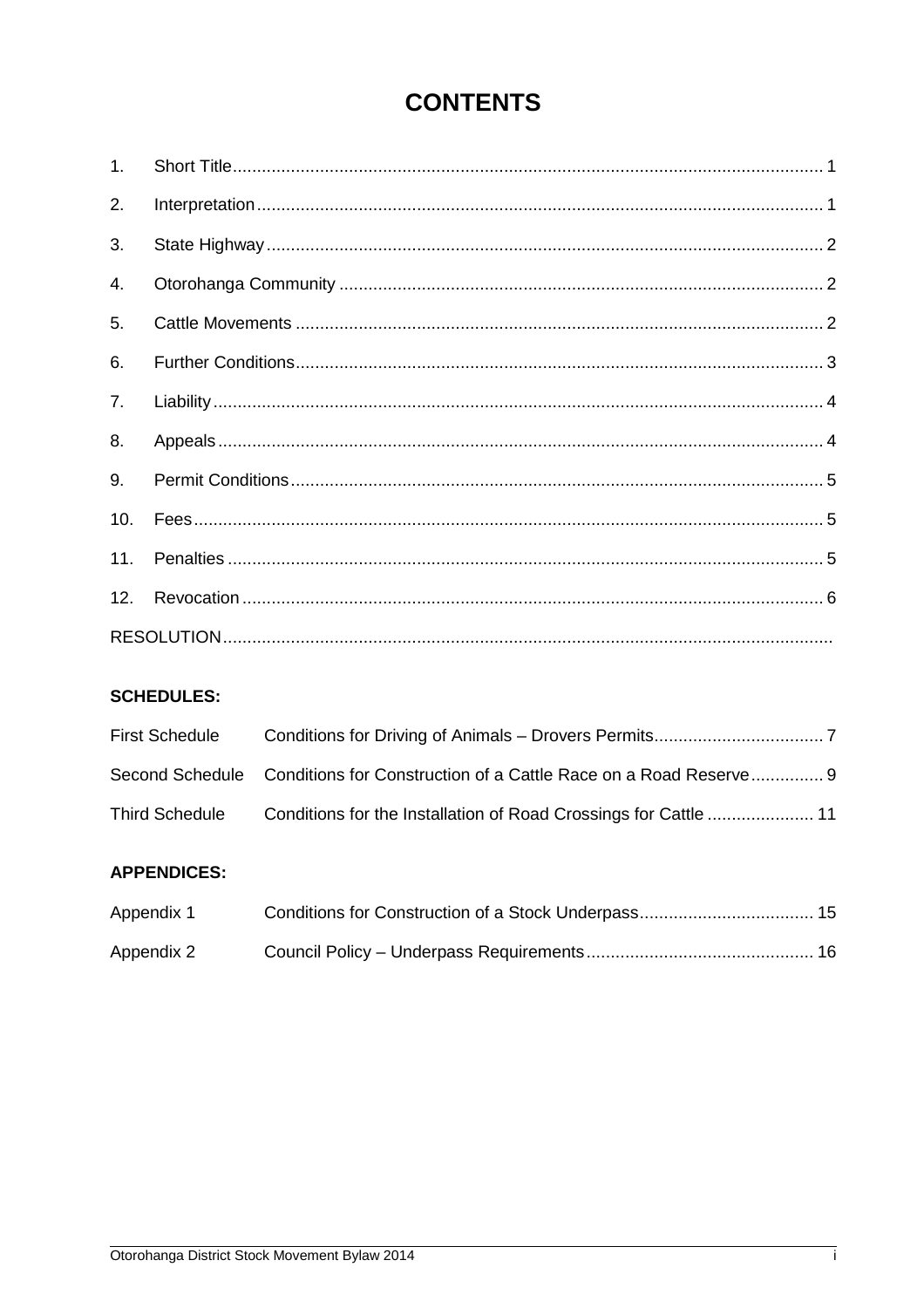# **OTOROHANGA DISTRICT STOCK MOVEMENT BYLAW 2014**

In pursuance and exercise of the powers vested in it by Part 8 of the Local Government Act 2002, in respect of roads under the control of the Otorohanga District Council, the Otorohanga District Council **MAKES AND ORDAINS THIS BYLAW:**

#### A Bylaw to**:**

Impose controls on the movement of animals on roads within the Otorohanga District which will reduce damage caused to carriageways by animal droppings and mud etc carried on animal hooves, and minimise inconvenience, nuisance, and potential danger to motorists and other road users.

#### **1. SHORT TITLE**

 This Bylaw shall be cited and referred to as the "Otorohanga District Stock Movement Bylaw 2014".

#### **2. INTERPRETATION**

In this Bylaw, except where inconsistent with the context:

"**APPLICANT**" means a person who has applied for a Permit under this Bylaw;

"**ANIMALS**" shall include horses, cattle, sheep, pigs, or any other farmed animals;

"**COUNCIL**" means the Otorohanga District Council;

"**CROSSING**" means a place where animals routinely cross a road at the surface level of that road under the direction of a person;

"**DAIRY CATTLE**" means lactating cattle in use for milk production;

"**ENGINEERING MANAGER**" means any person appointed from time to time by the Otorohanga District Council to be its Engineering Manager;

"**HOURS OF DARKNESS**" means any period of time between half an hour after sunset on one day and half an hour before sunrise on the next day;

"**OTOROHANGA COMMUNITY**" means the area known as the Otorohanga Ward comprising the area delineated on SO Plan No.58021 deposited with the Chief Surveyor of the South Auckland Land District and as may be amended from time to time by due legal process;

"**OTOROHANGA DISTRICT**" means the area known as the Otorohanga District comprising the area delineated on Plan SO 58012 deposited with the Chief Surveyor of the South Auckland Land District and as may be amended from time to time by due legal process;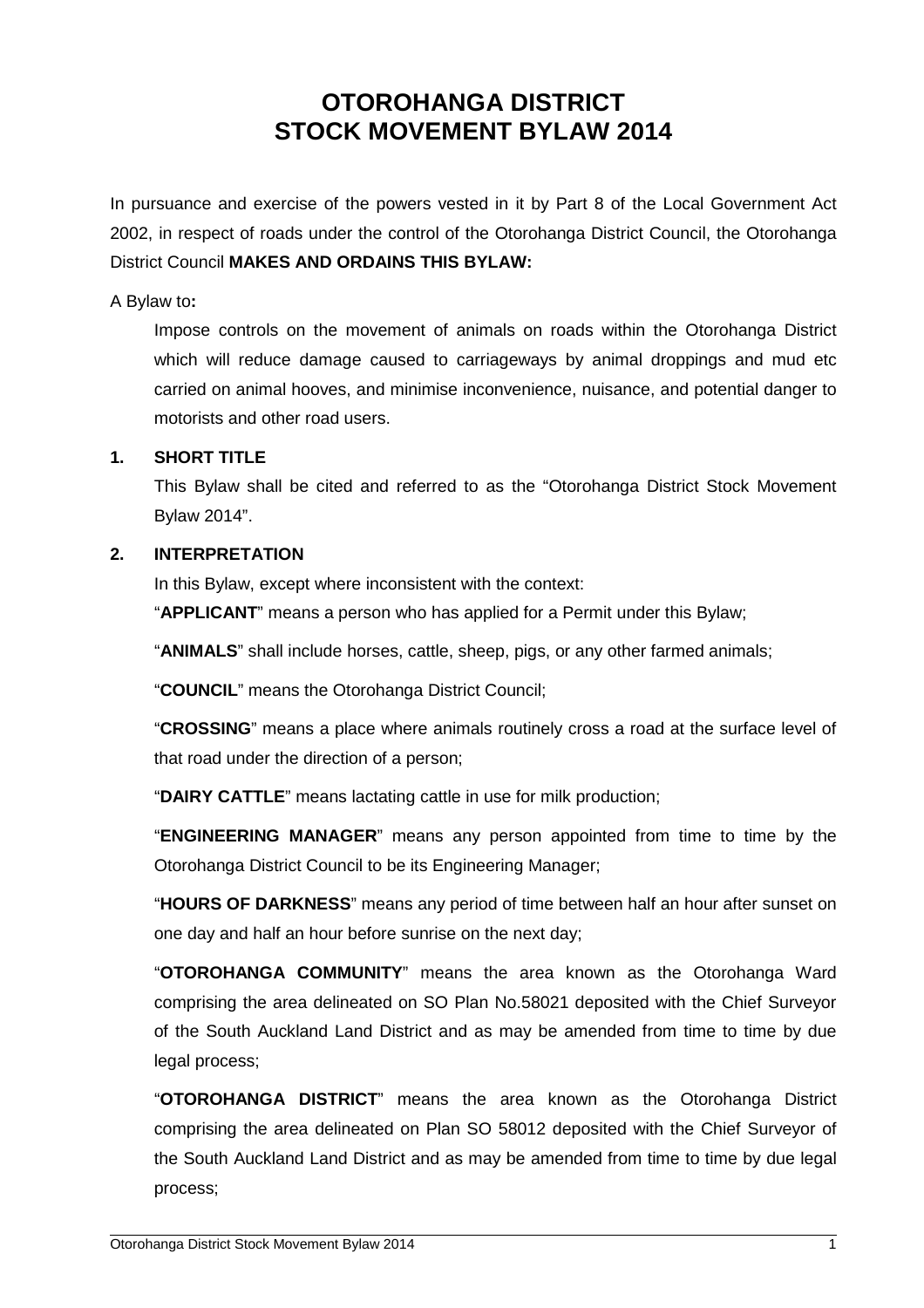"**ROAD**" means a road as defined in Section 2 of the Land Transport Act 1998 but shall exclude any paper road or State Highway;

"**ROAD RESERVE**" shall mean any unformed part of any road;

"**PAPER ROAD**" shall mean any road which has not been formed;

"**URBAN STREET**" means a road or a portion of a road which is within an area controlled by a 70km per hour speed restriction or less;

"**STATE HIGHWAY**" means a state highway declared under Section 60 of the Transit New Zealand Act 1989.

## **3. STATE HIGHWAY**

No person shall drive any animal along or across any state highway except in the case of an escape or after having first notified the intention to drive animals to the New Zealand Transport Agency (NZTA) or its authorised agent, and to the office of the New Zealand Police nearest to the part of the State Highway on which any animal is to be driven, and having gained the necessary permissions from the New Zealand Transport Agency or its authorised agent.

## **4. OTOROHANGA COMMUNITY**

No person shall drive any animal along or across any urban street within the Otorohanga Community except:

- (a) In the case of an escape; or
- (b) In accordance in all respects with a written drovers permit issued by the Engineering Manager and containing such conditions as the Engineering Manager may impose which are reasonable in the particular circumstances and which may include, but is not limited to, any of the conditions specified in the First Schedule to this Bylaw.

#### **5. CATTLE MOVEMENTS**

No person shall drive any cattle along or across any road in any part of the Otorohanga District for any purpose except:

- (a) In the case of escape; or
- (b) Along a cattle race constructed on a road reserve in accordance in all respects with a written permit issued by the Engineering Manager containing such conditions as the Engineering Manager may impose which are reasonable in the particular circumstances and which may include, but is not limited to, any of the conditions specified in the Second Schedule to this Bylaw;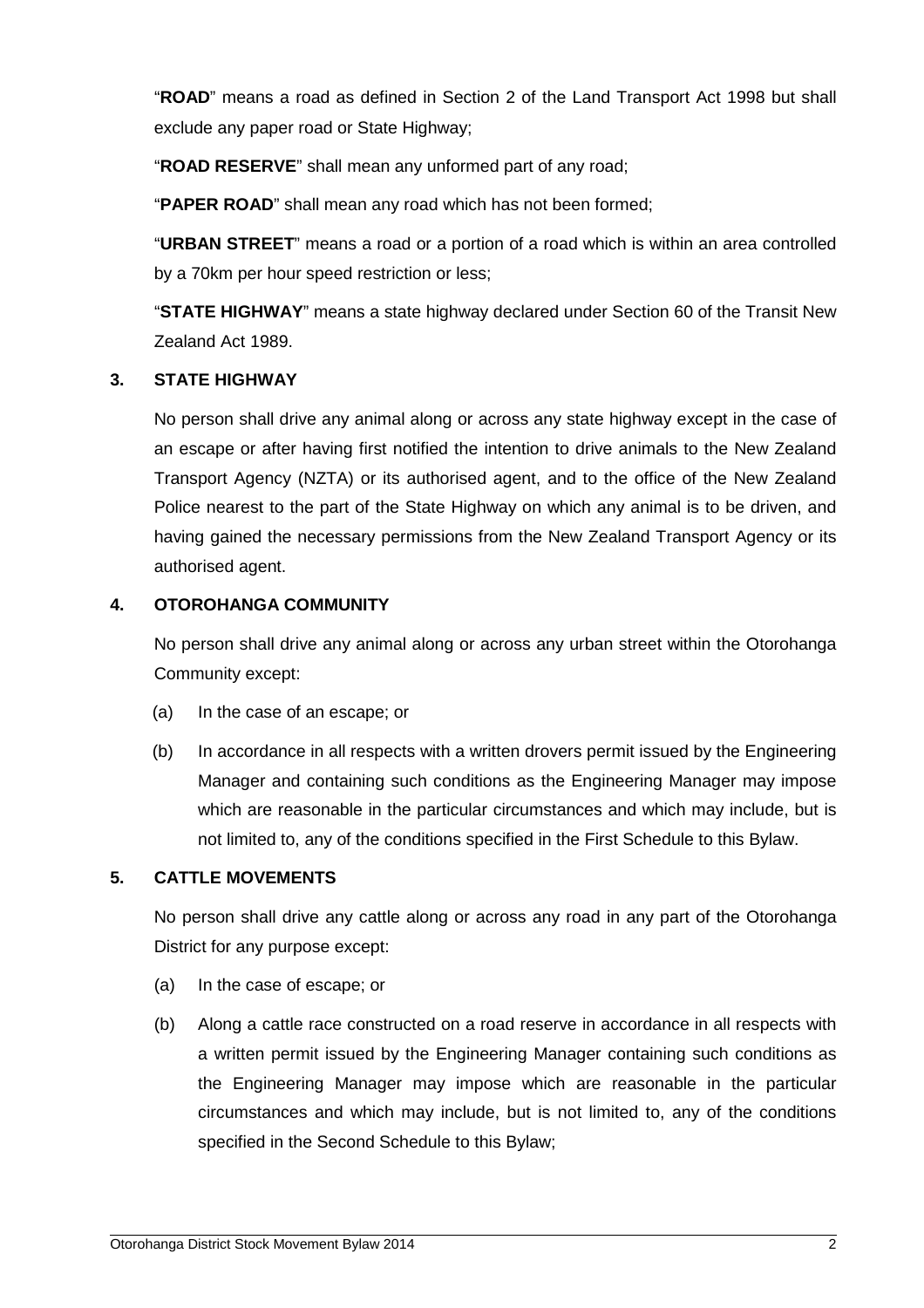- (c) By a crossing at a specified point across the sealed or metalled part of a road in accordance with a written permit issued by the Engineering Manager containing such conditions as the Engineering Manager may impose which are reasonable in the particular circumstances and which may include, but is not limited to, any of the conditions specified in the Third Schedule to this Bylaw;
- (d) For infrequent and non-routine movement of animals along or across the road provided that –
	- (i) frequency of movement of cattle permitted by this sub-clause on any particular road by any particular owner or drover shall not exceed once per week; and
	- (ii) such movements comply with the requirements of clause 6 hereof which may include a requirement for a written drovers permit; and
	- (iii) under no circumstances may routine movements of dairy cattle between pasture and milking shed, or between different pastures en-route to a milking shed, be permitted to take place.
- (e) On an urban street in the Otorohanga Community in accordance with a permit issued pursuant to Clause 4 hereof.

## **6. FURTHER CONDITIONS**

Provided that such action is not precluded by the provisions of Clauses 4 or 5 hereof, a person may drive animals along or across any road (that is not a state highway, or an urban street within the Otorohanga Community), PROVIDED THAT the following conditions are complied with:

- (a) No animal shall be driven along the road during the hours of darkness nor at any other time when there is insufficient daylight to render clearly visible a person or vehicle at a distance of 100 metres; and
- (b) (i) the number of animals in any one mob shall not exceed 600 head of cattle, or 3000 head of sheep; and
	- (ii) for the droving of cattle there shall be a minimum of two control persons for any number of stock up to and including 100 head. There shall be one additional control person per 100 head or part thereof above 100 head; and
	- (iii) for the droving of sheep there shall be a minimum of two control persons for any number of sheep up to and including 3000 head of sheep, with such other assistance as is necessary for full control of the mob; and
	- (iv) for the droving of all other animals the number of control people droving will be such as is necessary for full control of the mob; and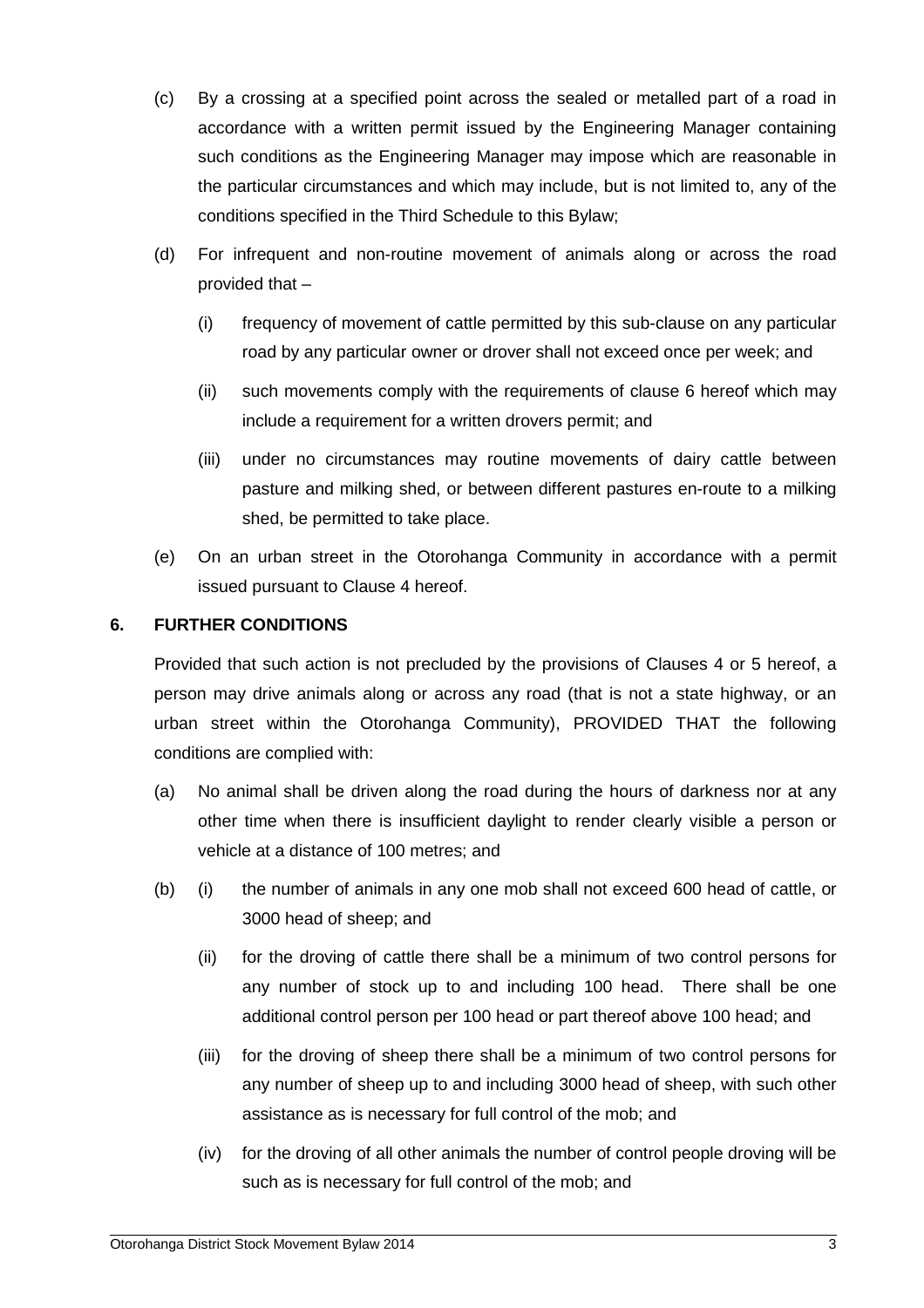- (v) the drover or drovers shall keep the animals moving along the road at all times under full control so as to make progress towards the destination at an average rate of not less than eight kilometres per day, without unreasonably impeding vehicular traffic; and
- (c) At all times appropriate methods such as signage or flashing lights shall be employed to caution the public that stock are on the road; and
- (d) Where the number of animals to be driven in any one herd or mob exceeds 300 head of cattle, or 1000 head of sheep; or the distance over which the stock are to be driven on roads in any one day exceeds 10 kilometres; or there is an assessed average daily traffic count of more than 1000 vehicles per day on any section of road over which the animals will be driven; then such driving shall only be undertaken in accordance in all respects with a written Drovers Permit issued by the Engineering Manager and containing such conditions as the Engineering Manager may impose which are reasonable in the particular circumstances and which may include, but is not limited to, any of the conditions specified in the First Schedule to this Bylaw.

It shall be the responsibility of the drover, before taking animals on any particular road, to have enquired of the Council what the assessed average daily traffic count is for that road or roads.

#### **7. LIABILITY**

Notwithstanding that a permit may have been granted under this Bylaw for droving of stock on roads, those persons conducting such droving shall not be absolved from any liability for damage caused to private or public property that arises from the droving activity.

#### **8. APPEALS**

Any person who applies for a permit pursuant to Clauses 4, 5 or 6 hereof or who is an affected person as defined by Condition 4 of the Second Schedule hereto and who is dissatisfied with any decision of the Engineering Manager in respect thereof, may request that the application be considered by the Council and in that case the Council shall have all the powers and discretions which are granted hereunder to the Engineering Manager, including the power to amend any decision previously made by the Engineering Manager.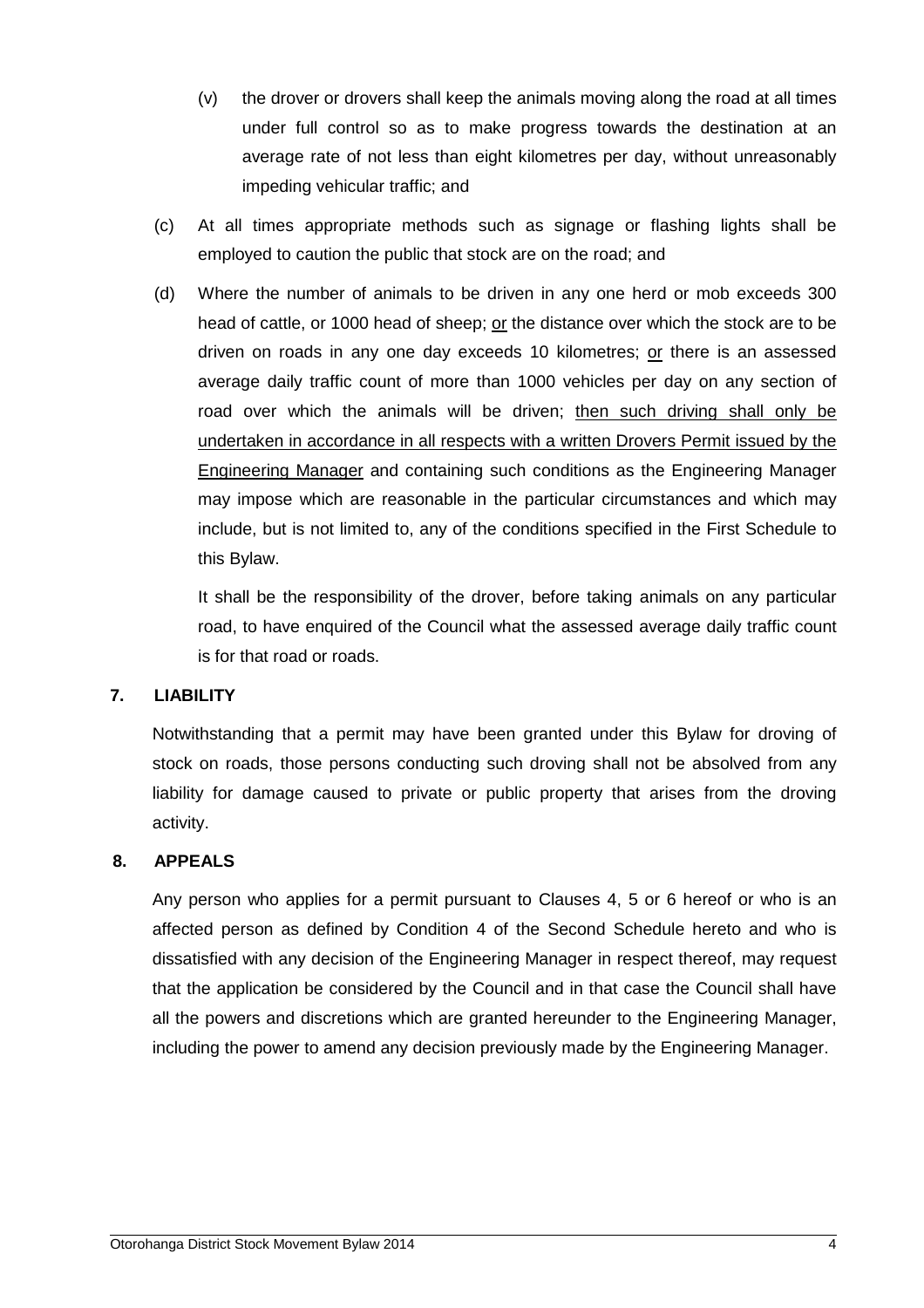#### **9. PERMIT CONDITIONS**

The following provisions shall apply in respect of any permit issued pursuant to Clauses 4, 5 or 6 hereof:

- (i) no permit issued by the Engineering Manager shall be for a period which will expire after 31 March 2024;
- (ii) permits under the Otorohanga District Stock Movement Bylaw 2006 which expire on or before 31 August 2016, and in respect of which application for renewal is made, may be declined if there is a significant history of non-compliance with permit conditions.
- (iii) any permit may in the event of any breach of the conditions imposed be cancelled by the Council;
- (iv) all costs incurred by the Council in connection with any breach of any of the conditions of any permit shall be a debt due from the permit holder to the Council and shall be recoverable by action.

#### **10. FEES**

 The fees payable under this Bylaw for any permit issued pursuant to Clauses 4, 5 or 6 hereof shall be the respective fees specified in the First, Second or Third Schedule but the Council may at any time after the making of this Bylaw and pursuant to Section 150 of the Local Government Act 2002 proscribe by resolution publicly notified alternative fees payable under this Bylaw for any permit issued.

# **11. PENALTIES**

 Every person committing any breach of the Bylaw shall be liable upon conviction to a fine not exceeding \$10,000.00, and where the breach is a continuing one, to a further fine not exceeding \$150.00 for every day on which the breach has continued.

# **12. REVOCATION**

The Otorohanga District Stock Movement Bylaw 2006 is hereby revoked.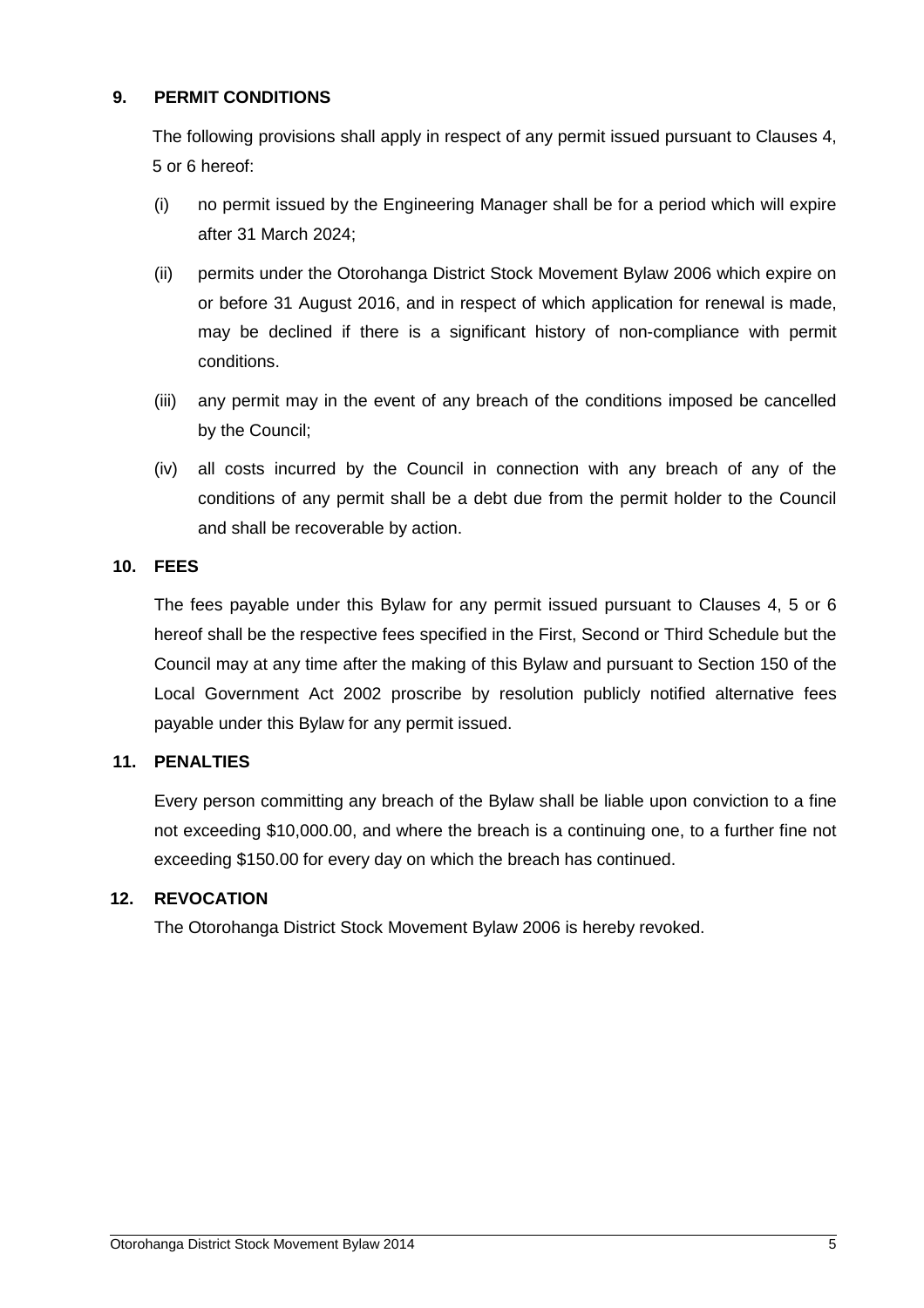THE RESOLUTION BY WAY OF SPECIAL CONSULTATIVE PROCEDURE TO MAKE THIS BYLAW was passed by the OTOROHANGA DISTRICT COUNCIL at a meeting of the Otorohanga District Council held on 19 November 2013 and confirmed at a subsequent meeting of the Council held on 18 March 2014, by a resolution passed by the Council on 18 March 2014 the said Bylaw was ordered to come into effect on 1 April 2014.

The Common Seal of the **OTOROHANGA DISTRICT COUNCIL** was set and affixed pursuant to a resolution passed by Council on 18 March 2014 in the presence of: GA DIS  $T_{hc}$  $\frac{C_{O}}{S_{O}}$ Mayor 5 Seal of **Chief Executive**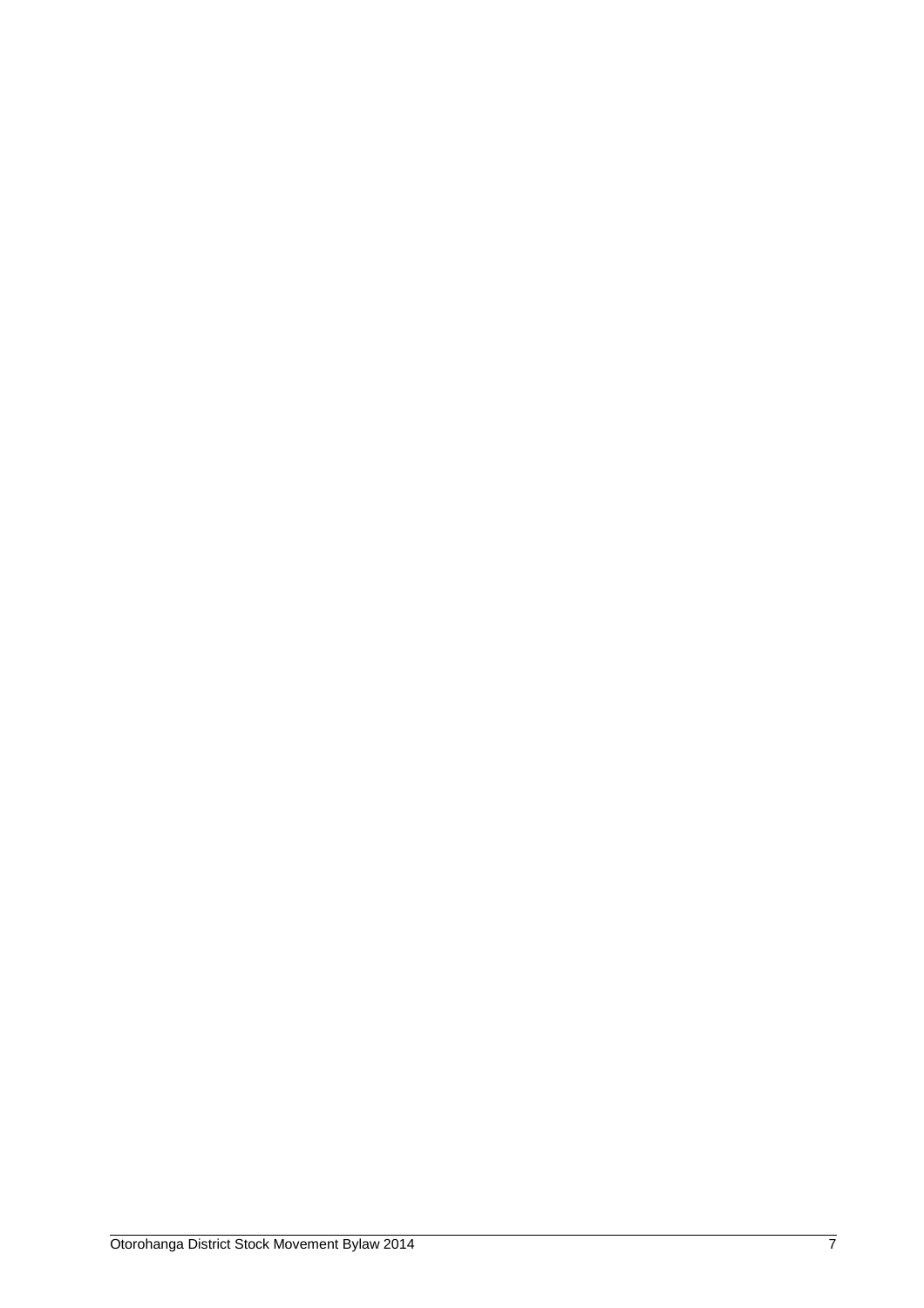# **FIRST SCHEDULE**

# **Conditions for Driving of Animals – Drovers Permits**

(Clauses 4, 5 and 6 of the Bylaw)

- 1. Formal application for permission to drive animals on roads is to be received by the Engineering Manager at least 5 working days before the first day of droving. Two categories of permits will be issued, as follows:
	- Drovers Day Permits for a 'one-off' droving activity between two points which will be completed only once under the permit;
	- Recurrent Droving Permits for droving activities between two or more points (with a maximum of four separate routes) which may be completed more than once under the permit.

No fees will be charged for the issue of these permits.

- 2. Accompanying every application for a permit is to be:
	- (a) A current Certificate of the Applicant's Public Liability Insurance cover including details of the amount of cover, which shall be a minimum of \$1,000,000
	- (b) A cheque made payable to the Council for \$625.00 (GST inclusive) being a refundable bond with respect to any costs or expenses caused by the droving.
- 3. Any damage caused to private property or roadside furniture shall be the responsibility of the Applicant. The cost of remedying damage to, or cleaning of Council property or roads shall be reimbursed to the Council by the Applicant, in the first instance, from the bond money held. Any bond money not required will be refunded to the Applicant when the Engineering Manager is satisfied that any damage issues, including private property damage, have been satisfactorily addressed.
- 4. The animals may be driven only along the route(s) designated in the drovers permit approval. Any droving on State Highways will be subject to prior notification of intention to drove being given to the New Zealand Transport Agency or its authorised agent, and to the office of the New Zealand Police nearest to that part of the State Highway on which any animal is to be driven, and to the times and traffic control measures they may require to be adhered to.
- 5. Stock shall not be driven during the hours of darkness and shall be under proper control at all times to avoid damage to Council property, any public place, any road, or any private property, including mown grass areas. Proper control shall be undertaken by persons experienced in animal control and in sufficient numbers for the type of animals being driven.
- 6. For the droving of cattle there shall be a minimum of two control persons for any number of stock up to and including 100 head. There shall be one additional control person per 100 head or part thereof above 100 head. For the droving of other animals the number of control persons shall be in accordance with the provisions of clause 6 of the Bylaw or otherwise as specified by the Engineering Manager.
- 7. Persons in control of the droving of animals shall ensure that the animals are constantly moving forward at a good pace and shall also ensure that vehicular traffic is not unreasonably impeded.
- 8. All cattle entering the district must have appropriate Bovine TB Status Card(s) and drovers are required to present the card(s) to an officer of the Council upon request. Only cattle from a TB free herd or from an accredited herd will be allowed to be driven into, within or through the District. All stock must also comply with any directives given or implied by the Ministry for Primary Industries.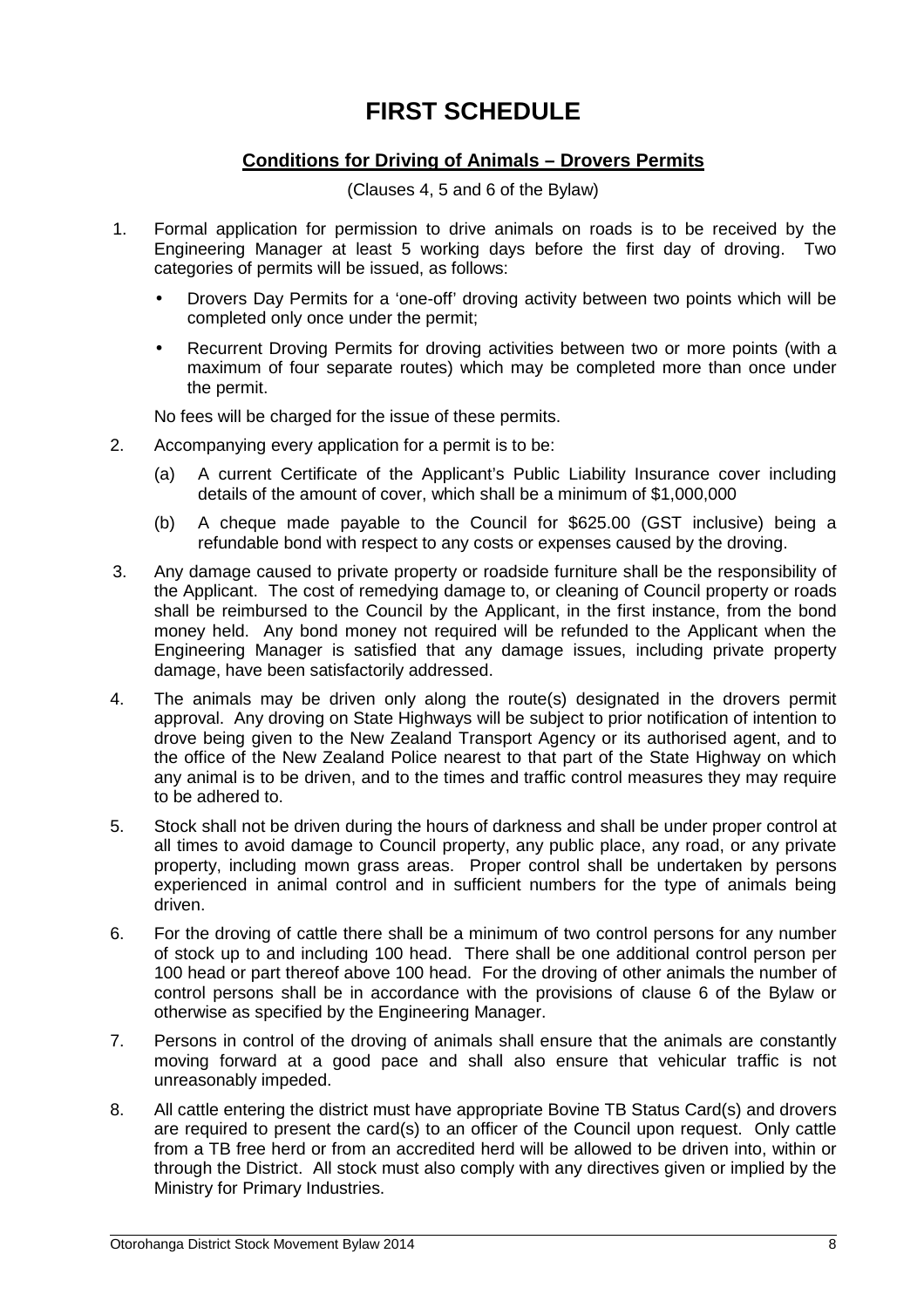- 9. All tapes, strings, barriers and other temporary obstructions placed by the drover to prevent entry of animals to adjacent land shall be removed once the animals have passed, to eliminate subsequent hazards associated with these obstructions.
- 10. Any permit holder who fails to comply with any condition of the permit will be liable for all costs (including administrative costs) incurred by the Council in connection with the breach of condition and such costs shall be a debt due from the permit holder to the Council and shall be recoverable by action.
- 11. Any permit may, in the event of any breach of any of the conditions imposed, be cancelled by the Council.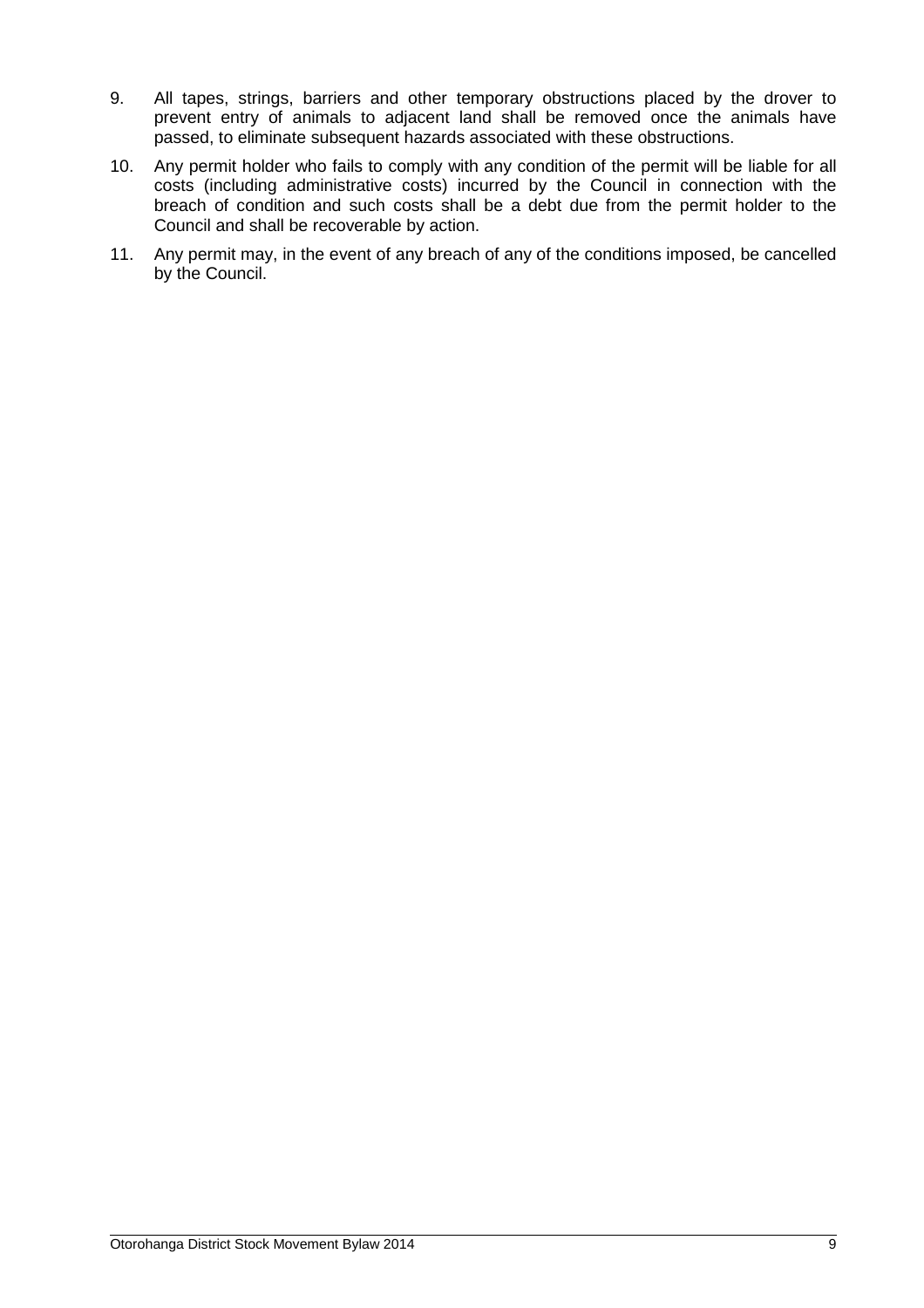# **SECOND SCHEDULE**

# **Conditions for Construction of a Cattle Race on a Road Reserve**

#### (Clause 5(b))

As a means of providing for the passage of dairy cattle over short distances within the road reserve Council will consider applications to construct races along road reserves clear of sealed or metalled parts of the road (and the water table if such exists) and subject to the following conditions:

- 1. Applications must be accompanied by a cheque made payable to the Council for \$140.00 (GST inclusive) or such other fee as shall be set by the Council from time to time by resolution pursuant to Section 150 of the Local Government Act 2002.
- 2. A permit may not be granted for a period to expire later than 31 March 2024.
- 3. Accompanying every application is to be a current certificate of the Applicant's public liability insurance cover including details of the amount of the cover (which shall be a minimum of \$1,000,000) and it shall be a condition of any permit granted that such cover shall be maintained at all times and if so required that the permit holder shall produce details to the Council.
- 4. Where the applicant wishes to develop a race which traverses the frontage of a property which is not owned by the applicants the Engineering Manager may require the applicant to provide evidence that a copy of the application has been served on affected persons (who for the purposes of this clause shall include the owner of that property, any lessee of that property and any occupier of that property who would normally use any entrance affected by the proposed race).
- 5. A permit may be granted only for the use of the person or persons named therein as applicant and shall not be transferable.
- 6. The cost of forming and maintaining the race shall be the responsibility of the applicant.
- 7. Races shall be constructed in a manner so that there is a reasonable buffer between the race and the sealed or metalled road edge, with a three metre buffer being considered optimal.
- 8. Electric fencing or some other form of light fencing shall be installed at the edge of the race nearest to the carriageway sufficient to restrain the cattle during passage along the race.
- 9. Topsoil and grass shall be removed from the surface of the proposed race and any contouring of the road verge shall be completed prior to forming the race with pit sand and/or quarry rubble.
- 10. The race shall be formed with gradients and crossfall to ensure that adequate drainage is maintained and that existing roadside drainage is not impeded, and that effluent and surface drainage is directed away from the carriageway.
- 11. Regular maintenance and resurfacing of the race shall be undertaken by the applicant to eliminate the accumulation of animal wastes, to prevent pugging of the surface, or ponding of stormwater and stock effluent.
- 12. Where the race is required to traverse the frontage of the property not owned or occupied by the permit holder, the permit holder will be responsible for ensuring that residential entrances and tanker entrances are cleared of animal droppings, mud etc after each use, by the most appropriate method.
- 13. When stock are being driven along a cattle race on road reserve, the stock are to be driven in a herd and with a minimum of delay and inconvenience to all affected parties.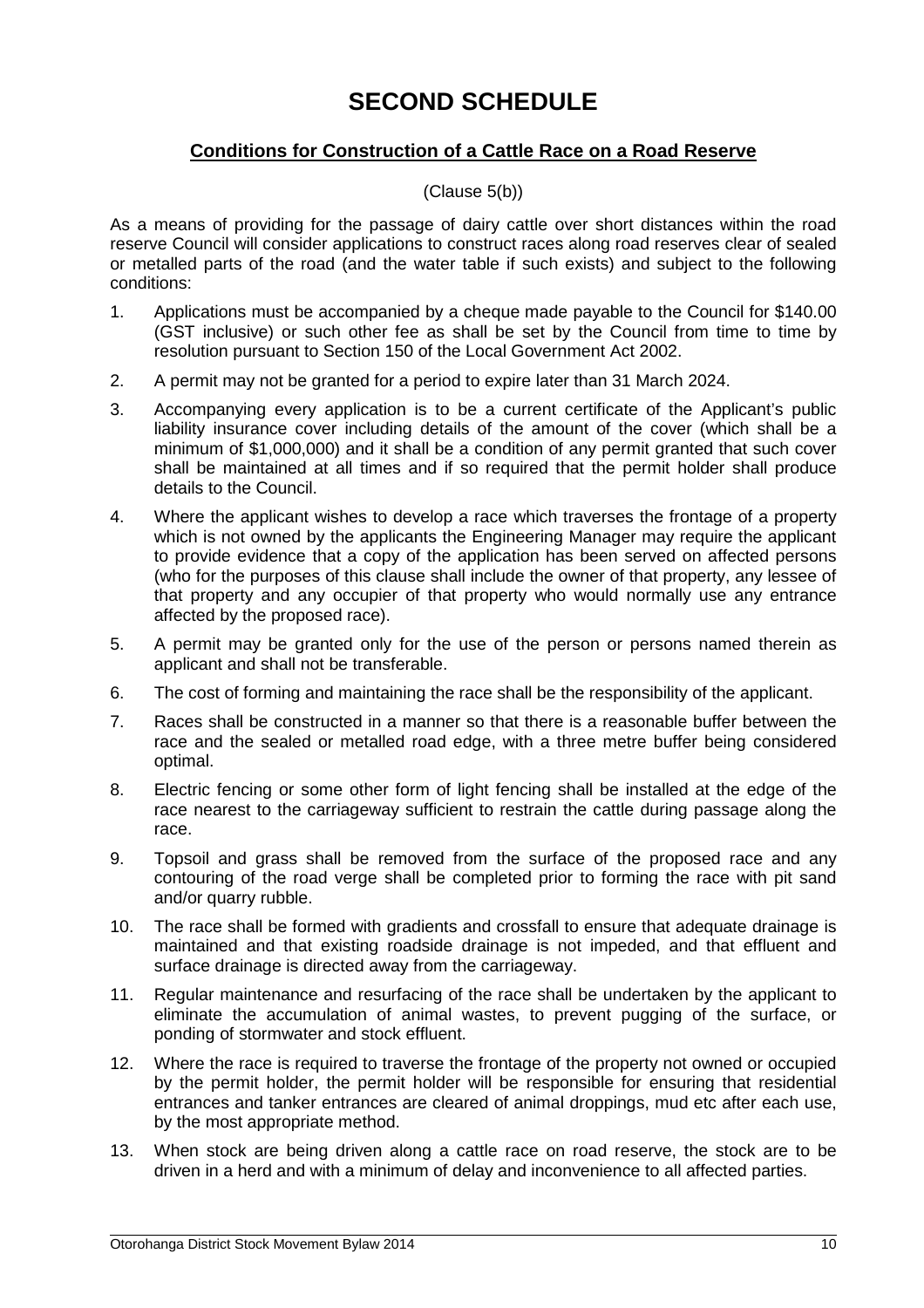- 14. No cattle shall be permitted to be driven across or on any sealed or metalled portion of the road unless there has also been granted a permit pursuant to Clause 5(c) of this Bylaw and the Third Schedule of this Bylaw.
- 15. Should the farming operation change and make the race redundant it shall be the permit holders responsibility to remove fencing from the road reserve and to grade the race formation to tidy it and allow it to revert to normal road reserve.
- 16. Any permit holder who fails to comply with any condition of the permit will be liable for all costs (including administrative costs) incurred by the Council in connection with the breach of condition and such costs shall be a debt due from the permit holder to the Council and shall be recoverable by action.
- 17. Any permit may, in the event of any breach of any of the conditions imposed, be cancelled by the Council.

#### **NOTE:**

Construction of races will not be approved within road reserves if:

- There is an alternative route available:
- Land owned or occupied by the applicant, or in the case of a share milker by his or her principal, is an alternative route.

#### **District Plan**

Applicants are reminded that all uses of the road and road reserve, including the construction of road crossings, must comply at all times with applicable provisions of the Council's District Plan. Further information can be obtained from the District Planner at the Otorohanga District Council.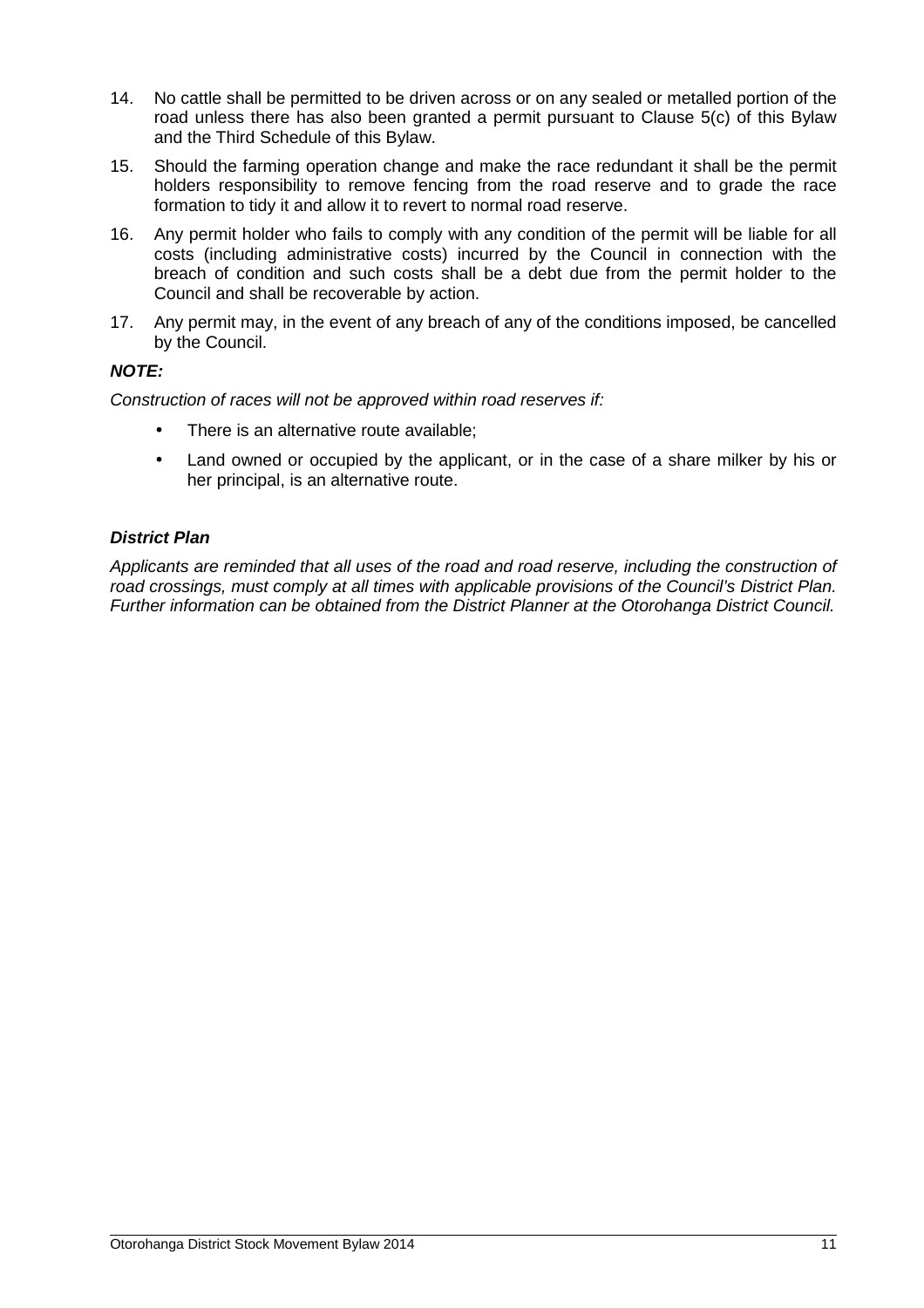# **THIRD SCHEDULE**

# **Conditions for the Installation of Road Crossings for Cattle**

(Clause 5(c))

- 1. Applications must be accompanied by a cheque made payable to the Council for \$140.00 (GST inclusive) or such other fee as shall be set by the Council from time to time by resolution pursuant to Section 150 of the Local Government Act 2002.
- 2. All applications will be assessed against Council's Policy in respect of Underpass Requirements, a copy of which is attached as an Appendix to this Bylaw. The outcome of this assessment may result in the application being declined or the application being approved but with the construction of an underpass being required before a specified date.

 Once a requirement for an underpass has been set by this Bylaw or has been set by the previous 'Otorohanga District Stock Movement Bylaw 2006' the date by which this underpass is required shall not be changed as a result of any further applications for crossing permits in respect of this activity, unless there is, in the opinion of Council's Engineering Manager, clear evidence that the nature of the crossing activity has significantly changed relative to that for which the initial application was made, and that the further applications are not being made for the purpose of circumventing the provisions of the Bylaw.

- 3. Any crossing permit issued shall expire at whichever is earlier of the following dates:
	- a) The date by which an underpass is required in accordance with Condition 2 above; or
	- b) On 30 August 2016 for permits issued prior to 1 April 2014, and on 31 March 2024 for permits issued on or after 1 April 2014.
- 4. All permits issued shall only become effective upon receipt by Council of a copy of the permit signed by the applicant which accepts all conditions of the permit. Until such time as the permit becomes effective the crossing activity is not authorised by Council.
- 5. Every application shall be accompanied by a current certificate of the applicant's public liability insurance cover, including details of the amount of the cover (which shall be a minimum of \$1,000,000) and it shall be a condition of any permit granted that such cover shall be maintained at all times and if so required that the permit holder shall produce details to the Council.
- 6. Where a farm with an existing crossing permit is sold without modification to farm size, the new owner can apply to Council to have the permit assigned to them. Standard review criteria may be applied by Council to confirm the appropriateness of such an assignment at that time, and the party to which the permit is assigned will be required to provide written acceptance of the permit conditions.
- 7. To be approved the crossing must have clear visibility as set out in the table below. Crossings which do not comply with the distances set out in the table are likely to be declined or approved by the Engineering Manager subject to conditions such as the placing of warning signs.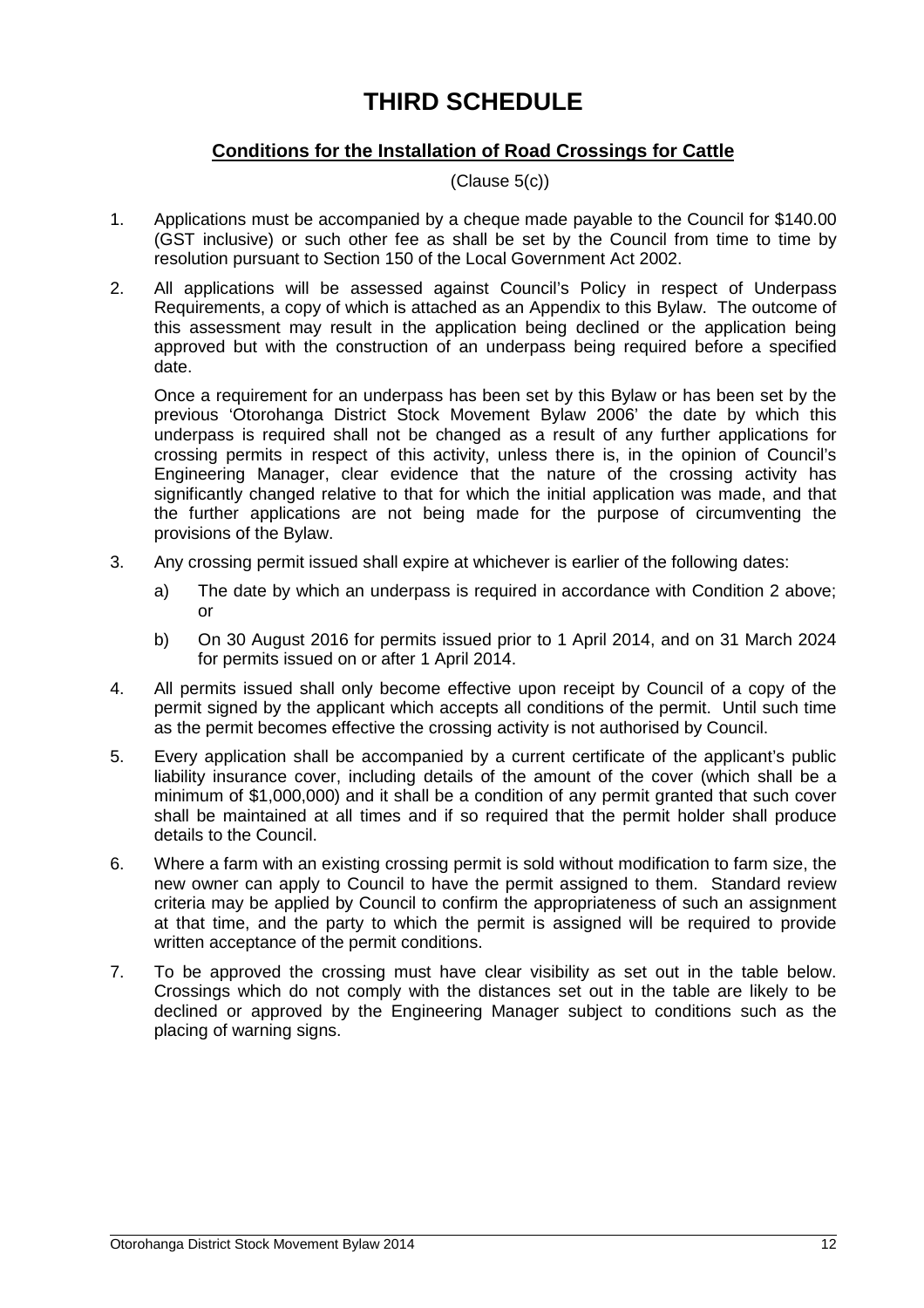| <b>Operating Speed (V85)*</b> | <b>Minimum Sight</b><br><b>Distances</b> |  |
|-------------------------------|------------------------------------------|--|
| 50kph                         | 45 metres                                |  |
| 60 kph                        | 65 metres                                |  |
| 70 kph                        | 85 metres                                |  |
| 80 kph                        | 115 metres                               |  |
| 100kph                        | 140 metres                               |  |

- \* The Engineering Manager will advise as to the operating speed on any particular section of the road.
- 8. Internal farm races and farm management practices are to be arranged so that only one crossing is required per property, for each road.
- 9. The exit and entry points of any cattle crossing are to be installed as far as is practicable and possible directly opposite one another in the road fences and fitted with gates. Permits allowing cattle to be driven along extended lengths of sealed or metalled parts of a road as part of a road crossing activity will generally not be granted.
- 10. At all times appropriate methods to caution the public that stock are on the road shall be employed. Temporary warning signs and flashing lights may be required to be installed at the owners expense on each approach to the crossing (or where cattle are to be driven along a road on the approach to each specified point permitted for such driving) and if so, shall comply with current NZTA standards for colour, size, shape and location. Such signs shall be hinged to allow opening when the crossing is in use and are to be kept closed at all other times. Signs are obtainable from Council at the applicant's expense and Council permission is required before signs are to be erected.
- 11. Internal farm races leading to road crossings are to be constructed with a hard, cleanable surface to reduce the carriage of mud etc onto the road by stock movement. Surfaces between fences and the edges of sealed or metalled formations shall be similarly maintained at the owner's expense and shall be shaped to ensure effluent and surface drainage away from the road carriageway.
- 12. The last 50 metres of any internal race up to the property boundary and to the edge of the road formation shall be formed to a gradient no steeper than 1:20 and shall be sufficient to stand the herd within the property before driving it across the road in supervised movements of not less than 50 cattle unless stock numbers preclude this. No unsupervised crossings will be permitted and stock is to be driven and not allowed to meander between the two gates without control. The gates shall be closed when the crossing is unsupervised or otherwise not in use.
- 13. No posts, rails, gates, wires, tapes, or any combination or structure formed by these materials will be permitted within the road reserve to define the crossing, or to facilitate uncontrolled stock movements.
- 14. The permit holder is to make provision for clearing animal droppings, mud, etc from road surfaces after each crossing or use of the road by washing, sweeping or grading and picking up the material for disposal at an off–the–road site. Any wash down facilities will need to comply with requirements of the Waikato Regional Council regarding discharges, and water used for cleaning the road shall not be applied at such high pressure as to result in potential damage to the road surface. Should the applicant wish to use high pressure water for wash down purposes, installation of a crossing surface of concrete or other approved water-resistant material will be required.
- 15. Crossing of stock which is permitted from one side of the road to the other or along the road is to be completed by driving the herd and with a minimum of delay and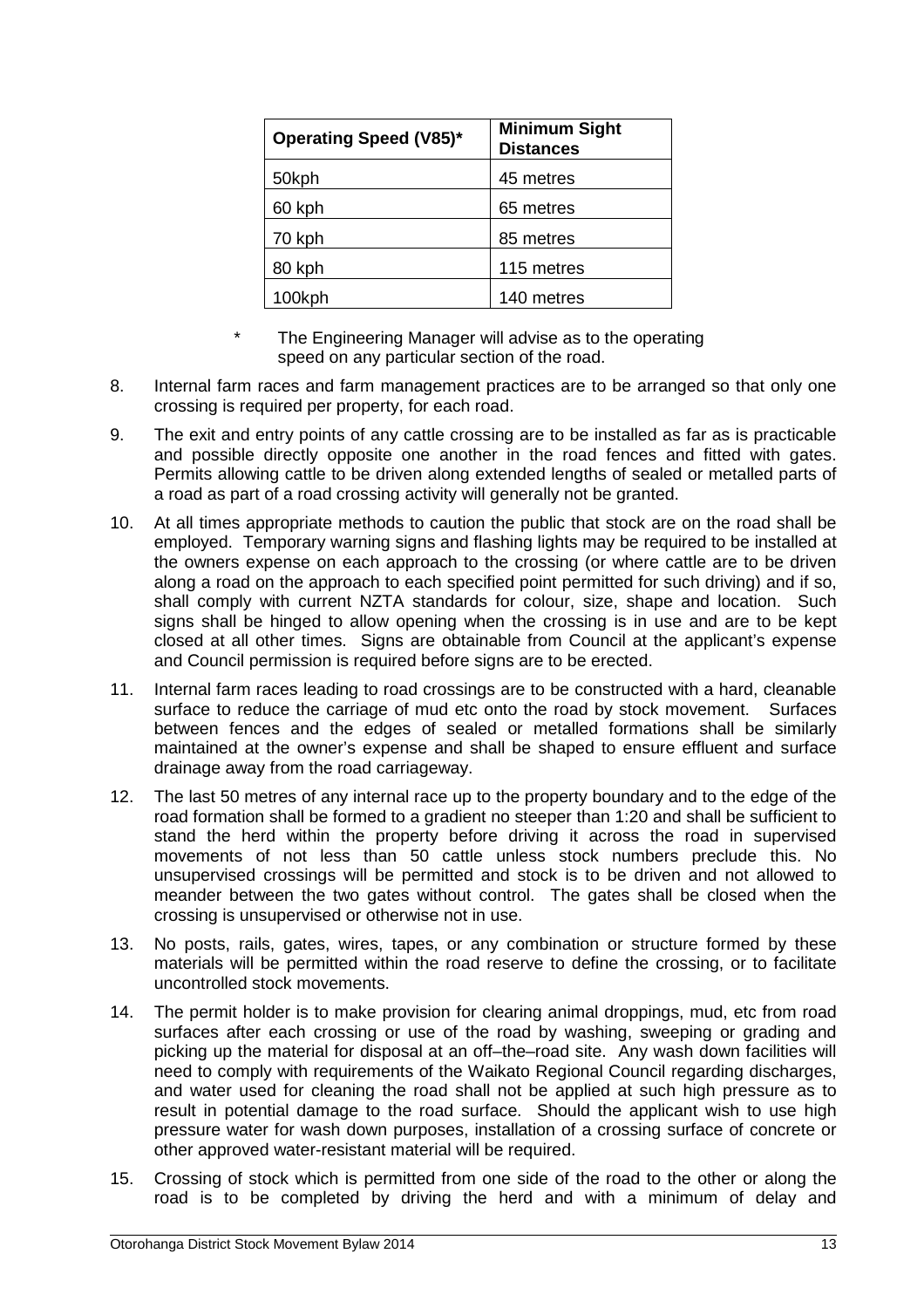inconvenience to all road users. Traffic must not be impeded for a continuous period that exceeds 3 minutes, and a crossing rate of not less than 30 cattle per minute is considered desirable.

- 16. Crossing of stock will not be permitted during hours of darkness or other periods of limited visibility unless approved flashing lights and traffic controls are employed.
- 17. Permit holders will be required to reimburse the Council for the cost of:
	- (i) The removal by the Council (or its agents or contractors) of stock excrement from the sealed road at the point where the cattle cross, should the clearing of such excrement by the permit holder in accordance with Condition 14 fail to meet standards judged as appropriate by Council's Engineering Manager or other authorised officer;
	- (ii) Any road repairs or any required additional road maintenance at or around the crossing area which are considered by Council's Engineering Manager or other authorised officer to be attributable to the effects of the cattle crossing the road. In particular any accelerated general deterioration of the affected section of road that is considered likely to shorten the life of the carriageway surface or pavement by one third or more relative to other adjacent and comparable sections of the road will be considered as grounds for cost recovery, unless these differences in pavement life can be reasonably attributed to factors unrelated to the stock crossing.

A permit holder shall be provided with one warning by Council before reimbursement of costs is first sought under item (i) above, and a period of not less than 1 week shall be provided after delivery of this first warning, for the permit holder to rectify the noncompliance before Council will take any further action to remove excrement from the crossing.

Should further instances of inadequate clearing of excrement be observed during the term of the Crossing Permit, Council will arrange for cleaning of that excrement without providing any further warning to the permit holder.

No warning will be provided before costs are sought under item (ii), since it is expected that the permit holder will be fully aware of any damage to the road that is occurring.

Such actions under this Bylaw shall not limit Council's other rights to recover costs or impose penalties pursuant to this Bylaw, Sections 175 and 176 of the Local Government Act 2002, Section 357 of the Local Government Act 1974 or other relevant legislation.

- 18. Any permit holder who fails to comply with any condition of the permit will be liable for all costs (including administrative costs) incurred by the Council in connection with the breach of condition and such costs shall be a debt due from the permit holder to the Council and shall be recoverable by action.
- 19. Any permit may in the event of any breach of any of the conditions imposed be cancelled by the Council. Any permit may also be cancelled, or its attendant conditions revised, if it is found that the nature of the crossing activity is significantly different to that described in the permit application.
- 20. Once a Stock Crossing Permit becomes effective the applicant will be issued with a Permit Identification Sign which the applicant shall securely fix to a post or fence adjacent to the crossing so that it is clearly visible from the road. This sign will indicate the number of the permit and its date of expiry. The purpose of this sign is to assist Council identify unauthorised crossings.

#### **NOTES:**

Permits to allow cattle to be regularly driven along the sealed or metalled part of a road will generally not be granted unless this activity had been previously granted a permit under the 1999 Stock Droving Bylaw, no alternative route is available and it is not possible to construct a cattle race on the road reserve. Land owned or occupied by the applicant, or in the case of a sharemilker by his principal, will be considered as an alternative route.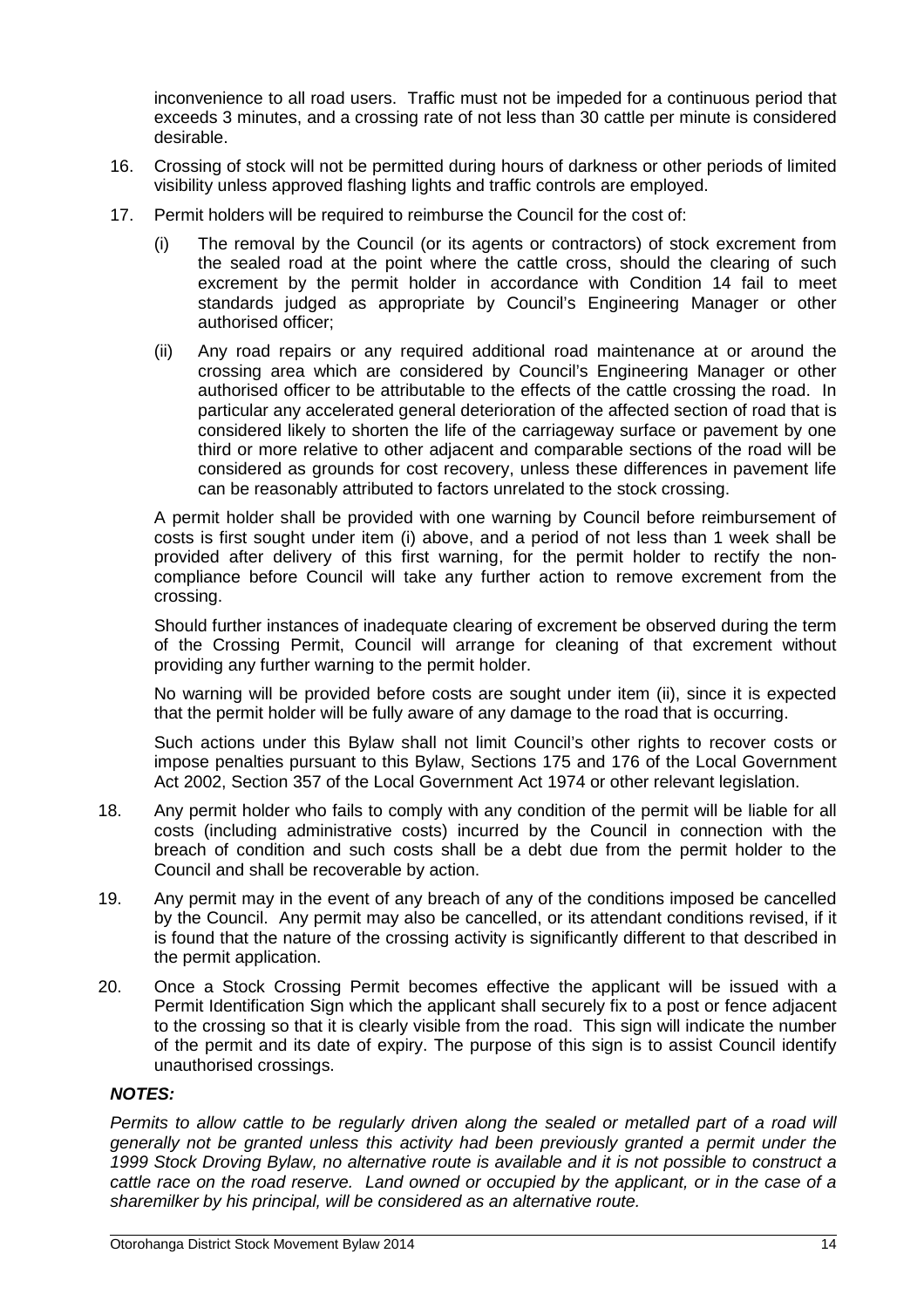Special conditions requiring eventual installation of an underpass or bridge are likely to be imposed if a crossing permit is granted for a regular crossing activity that moves animals along a significant length of road.

#### **District Plan**

Applicants are reminded that all uses of the road and road reserve, including the construction of road crossings, must comply at all times with applicable provisions of the Council's District Plan. Further information can be obtained from Planning staff at the Otorohanga District Council.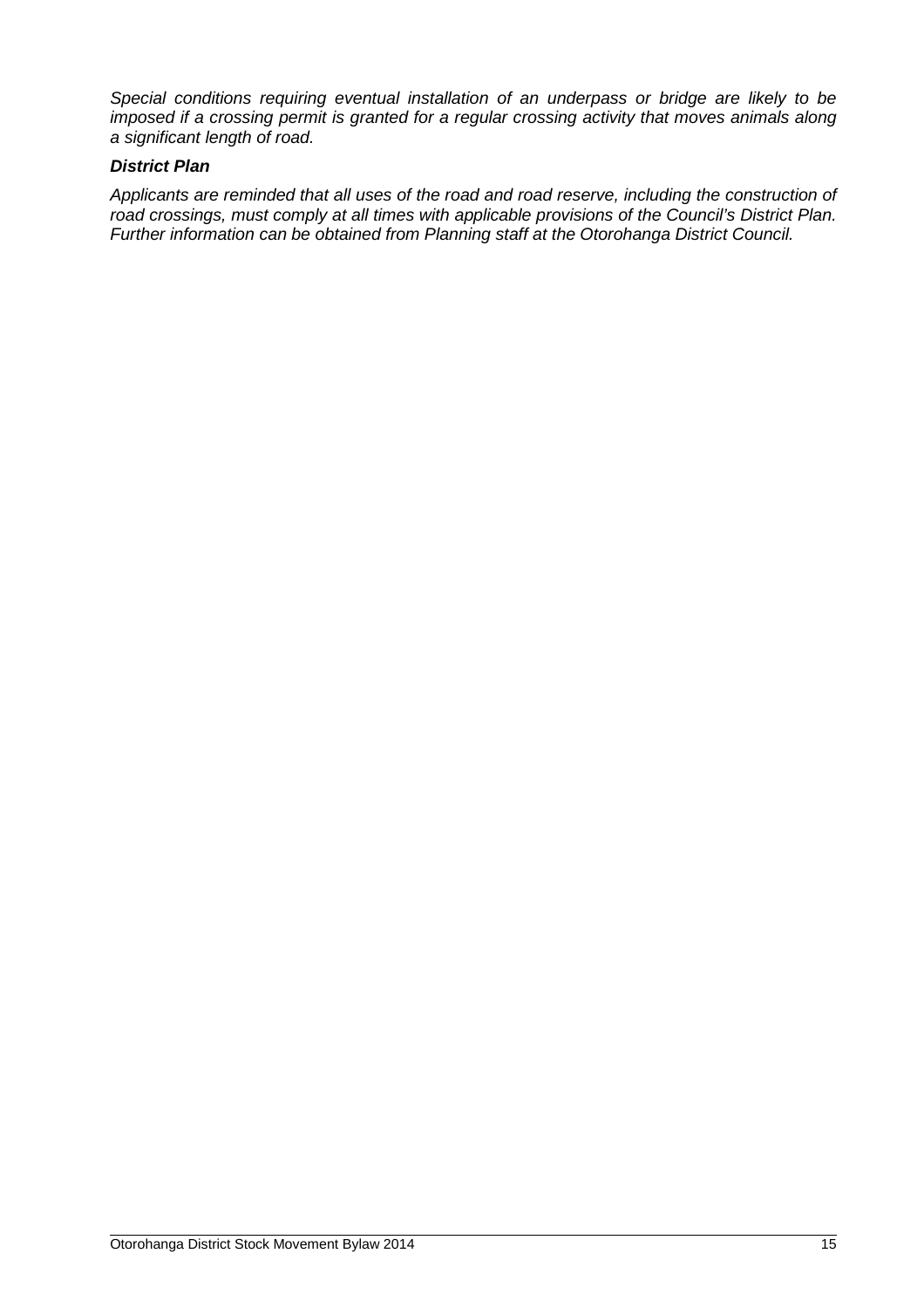## **Conditions for Construction of a Stock Underpass**

[This Appendix does not form part of the Bylaw and is for guidance only]

#### **General**

An alternative to cattle road crossings, which is becoming quite common, is the installation of an underpass or access structure. Council will give favourable consideration to applications for permission to construct underpasses and will provide some technical advice free of charge to assist with planning and construction.

Financial assistance may be available for the construction of an underpass in a situation which meets criteria set by the New Zealand Transport Agency (NZTA). Council's technical assistance will include assessment of the proposal for funding assistance purposes. For underpasses that Council and NZTA agree to assist financially, Council will fund the local share of the proportion of cost that NZTA is prepared to financially assist.

#### **Conditions for Council Grant and/or Permission to Install an Underpass:**

- 1. That the underpass be constructed in accordance with the plans and specifications as approved under the Building Consent. Physical works shall not commence until a Building Consent is issued. Building Consent fees will be payable by the applicant.
- 2. That the pavement be rebuilt with a minimum metal depth of 300mm in accordance with TNZ B/2:2005 "Construction of Unbound Granular Pavement Layers", and that clegg hammer readings of at least 40 be obtained prior to a two coat seal to match the adjoining seal.
- 3. That the applicant provide the name of the Engineer to the project, who will supervise and certify the construction and provide the test results for the bedding, backfill and pavement construction.
- 4. That the Contractor submit a Traffic Management Plan in accordance with the latest version of COPTTM available on the NZTA website for approval by Council's Engineer prior to the commencement of work. The plan is to show how traffic will be controlled during the construction, including any temporary road to be constructed and traffic signs to be installed.
- 5. That the Contractor submit a Health and Safety Plan to Council for approval prior to the commencement of works. This shall include proof of notification to the Ministry of Business, Innovation and Employment of the notifiable works.
- 6. That during construction, the road remains open at all times by way of a single lane, temporary all weather road for use during daylight hours.
- 7. That suitable bunds and side drainage be formed to allow for road drainage and to prevent scouring around the headwalls and road batters.
- 8. That suitable sight rails are to be installed on each side of the underpass to provide safety and to clearly indicate the underpass for approaching motorists. These sight rails must be painted white.
- 9. That an amount of \$1,000 be deposited by the applicant with Council. as a bond, to ensure satisfactory completion of the work. The bond is to be submitted prior to the commencement of work. This amount is totally refundable when work is completed to the satisfaction of the Otorohanga District Council's Engineering Manager. The Contractor / applicant shall advise Council's Engineer when all work is completed so that a final inspection can be undertaken.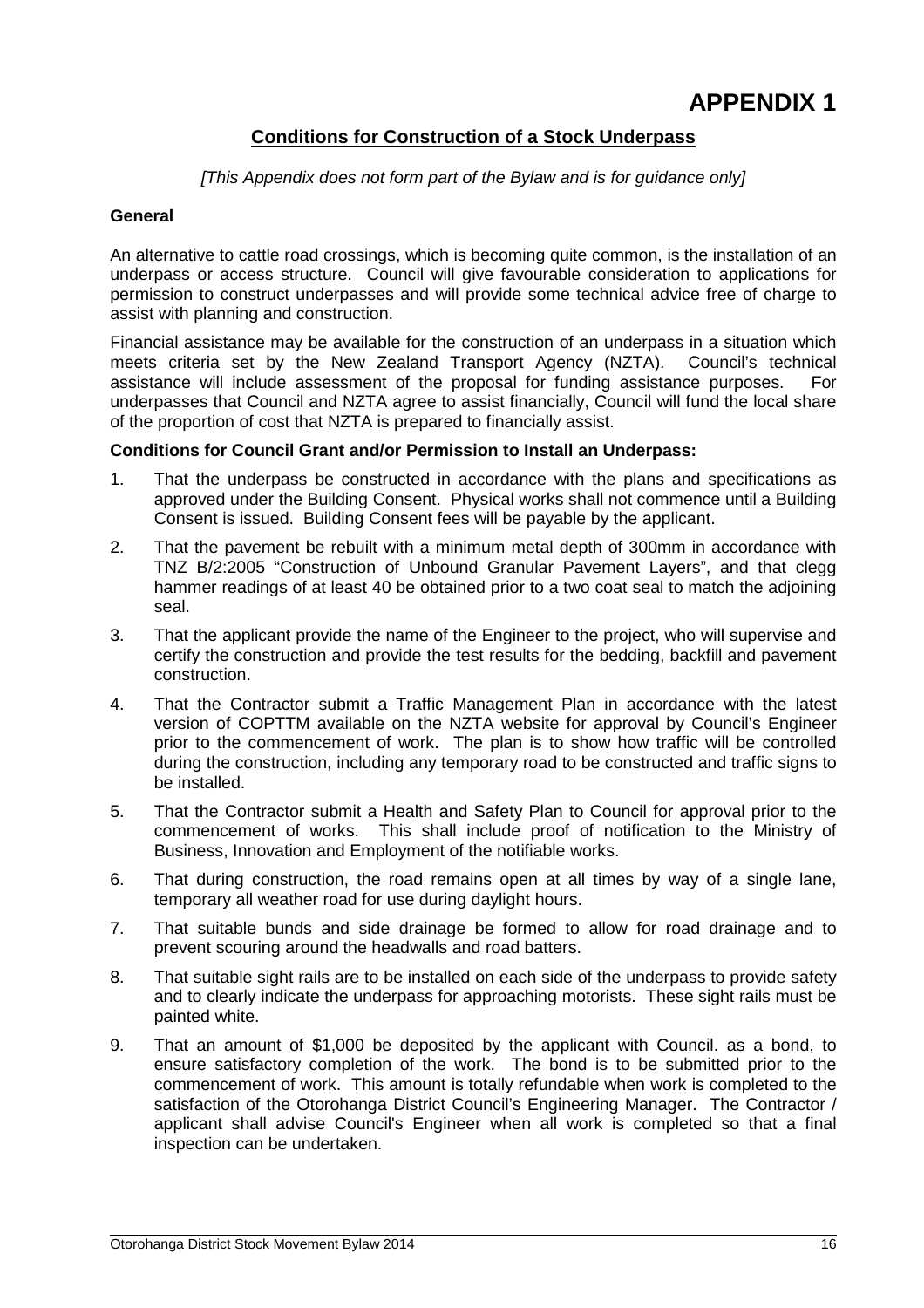- 10. That the underpass becomes the property of Otorohanga District Council with the maintenance of the track through the underpass, associated drainage and fencing being the responsibility of the present and future underpass users.
- 11. That …………… (property owner) enter into an agreement under Section 341 of the Local Government Act 1974 to lease the land under the road for the underpass and that the agreement be registered on the property titles.
- 12. That the preparation of the agreement and its registration be carried out by Council at the cost of ………………. (property owner).
- 13. That Council contributes to the funding of the project in terms of the Land Transport Funding Policy. Regarding the financial contributions towards the project the following details relate.

| Cost of Project (estimate supplied) |              | $\mathbb S$  |                     |
|-------------------------------------|--------------|--------------|---------------------|
| Vehicle count on road               |              | .            | vehicles per day    |
| <b>Total Contribution equals</b>    |              | $\mathbb{S}$ | (using NZTA Policy) |
| This is funded by                   | <b>NZTA</b>  | $\mathbb{S}$ |                     |
|                                     | <b>ODC</b>   | $\mathbb{S}$ |                     |
|                                     | <b>Total</b> |              |                     |

All the above figures are exclusive of GST

- Note: If the project should cost less than the estimate supplied the above contribution will be reduced on a pro-rata basis. The payment will not be greater than the above amount.
- 14. That when the project is completed, evidence of payment for the project is required to be forwarded to Council and also a tax invoice for the above \$.................... (plus GST) should be forwarded. It is required that you fully fund the project and that the above contribution is by way of a part refund of your costs.

## **NOTE:**

#### **District Plan**

Applicants are reminded that all uses of the road and road reserve, including the construction of road crossings, must comply at all times with applicable provisions of the Council's District Plan. Further information can be obtained from the District Planner at the Otorohanga District Council.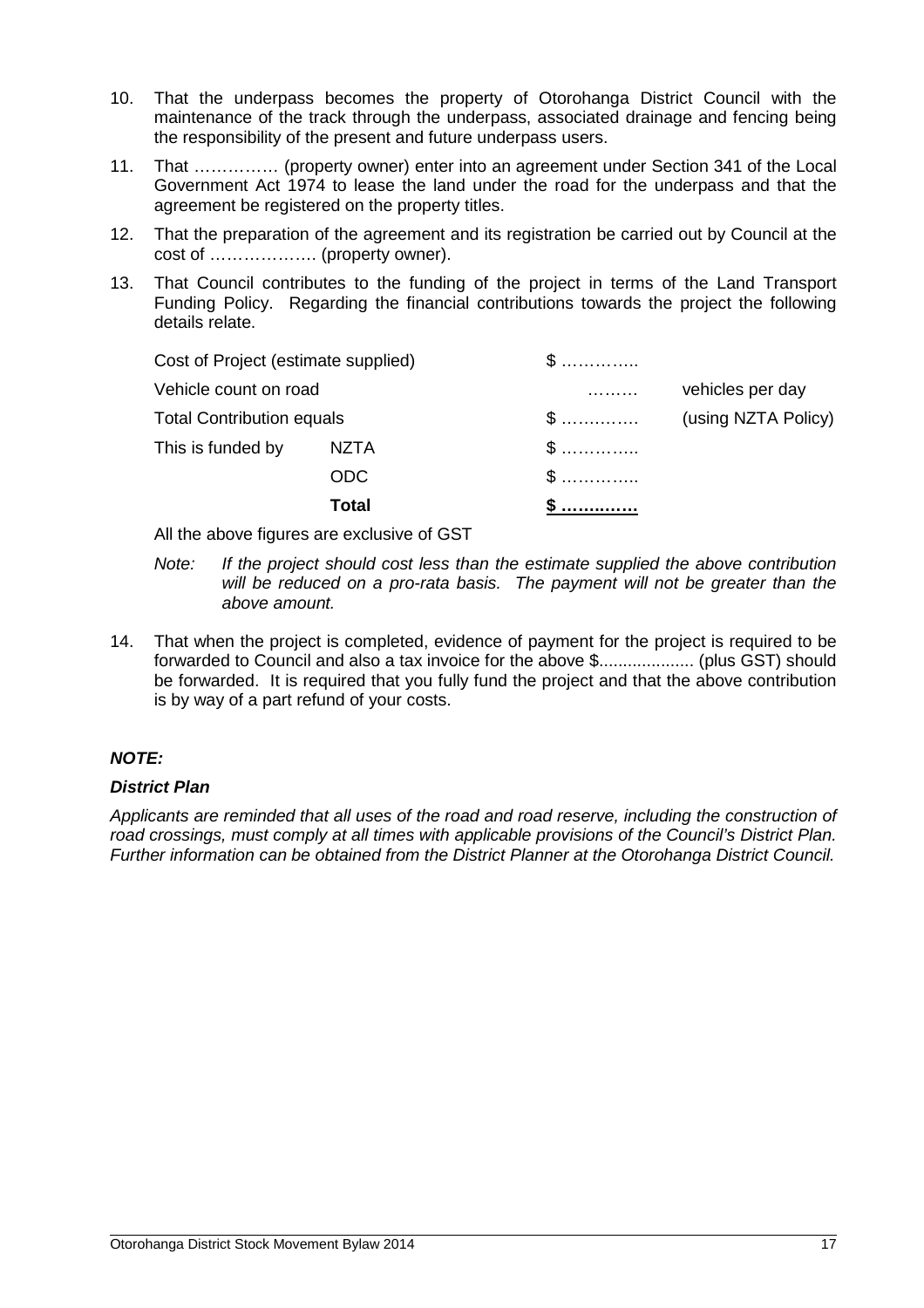#### **Council Policy - Underpass Requirements**

#### **Purpose**

The purpose of this policy is to define those circumstances in which parties causing animals to cross roads within the Otorohanga District will be required to make use of an underpass (or bridge) for such road crossing purposes.

#### **Policy Objectives**

The objective of this policy is to ensure that activities requiring animals to cross roads are not likely to result in ongoing unacceptable levels of damage to road surfaces, creation of unsafe driving conditions, excessive delay to road users and general nuisance, including contamination of vehicles.

It is believed that for lesser stock crossing activities it is realistic to expect that these objectives can be achieved through use of an 'at grade' crossing, operated in accordance with relevant provisions of Council's Stock Movement Bylaw.

As the scale of the crossing activity (or the level of traffic on the road) increases it does however become less likely that these objectives can be achieved through use of an 'at grade' crossing, and it is therefore prudent to establish requirements for use of underpasses or bridges in some circumstances.

#### **General Policy Principles**

The policy is intended to address its objectives by imposing requirements for construction of a Council approved stock underpass or bridge (hereafter collectively referred to as 'underpass') where the use of an 'at grade' stock crossing is judged to be unsatisfactory in respect of the potential adverse effects described under the Policy Objectives.

It is considered that the extent of these potential adverse effects of an 'at grade' stock crossing is largely dependant upon the following factors:

- Volume of vehicular traffic on the road being crossed;
- Number of animals crossing the road;
- Frequency of crossing use.

Requirements for installation of underpasses will be based upon evaluation of an 'Assessment Index' for each crossing calculated as follows:

#### **Assessment Index** =  $A \times B \times C / 365$ , where

- A = Assessed average daily traffic count on road being crossed (based on Council's traffic count data).
- B = Maximum number of animals in herd crossing road. If the herd is moved across the road in a number of separate movements this is the sum of all animals in those separate movements.
- C = Maximum number of days in any one year during which the herd will be crossing the road.

The following rules shall apply:

- 1. An underpass shall be immediately required for any new stock crossing (not currently holding a valid crossing permit) that has a calculated Assessment Index of 30,000 or more. Applications for stock crossing permits for such crossings shall be declined.
- 2. If the calculated Assessment Index is greater than or equal to 10,000 but less than 30,000 then an underpass will be required to be installed within a specified period.

The length of this period will be calculated as follows: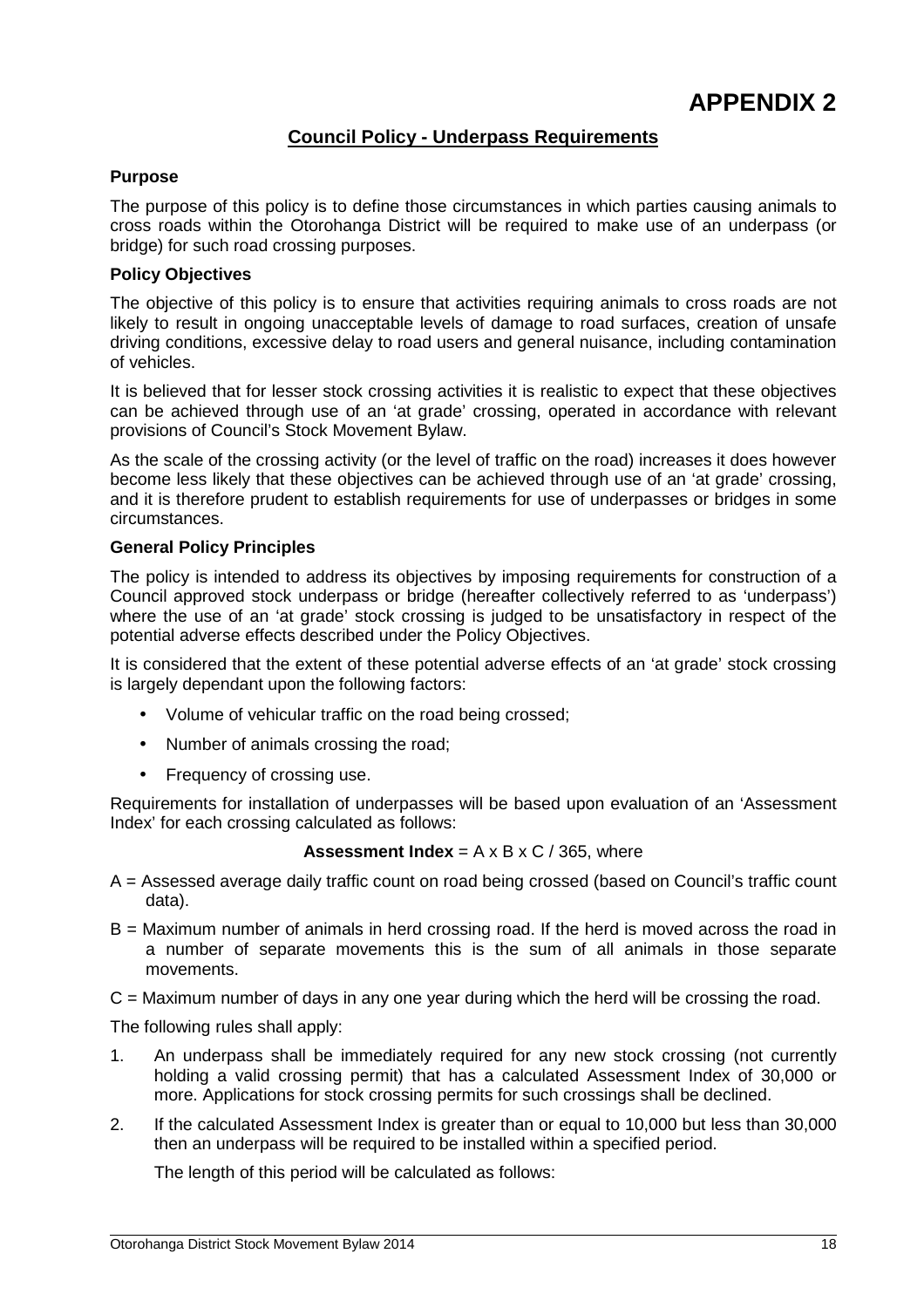#### **Underpass Requirement Period (Years)** = 2 + (80,000 / Assessment Index)

and the period shall commence from 31 August 2006, this being the date on which provisions to this effect were first implemented through the Otorohanga District Council Stock Movement Bylaw 2006.

- 3. To be granted a permit for an 'at grade' stock crossing the crossing must be able to satisfy all of the relevant general conditions of the Bylaw and the crossing permit, regardless of whether or not an underpass may be required at some time in the future.
- 4. If a first application for a permit for a new crossing activity is made (or was made under the Otorohanga District Council Stock Movement Bylaw 2006) after the date calculated for underpass installation in respect of that activity has either already been passed, or if the calculated date for underpass installation is less than eighteen months after the date on which the crossing permit becomes effective, then a period of two years from the date of this first application will be provided for installation of an underpass, if the Assessment Index for that crossing activity is equal to or above 10,000 but less than 30,000. If the Assessment Index is 30,000 or above an underpass will be required immediately.
- 5. Once a requirement for an underpass has been set under this Bylaw (or the previous Stock Movement Bylaw 2006), the date by which this underpass is required to be installed shall not be changed as a result of any further applications for crossing permits in respect of this activity, unless there is, in the opinion of Council's Engineering Manager, clear evidence that the extent of the crossing activity has significantly changed relative to that for which the initial application was made.
- 6. Where a requirement for an underpass is set, the holder of the crossing permit shall be responsible for the cost of establishing such an underpass, excepting the subsidy component provided by Council as described in Appendix 1.
- 7. Periodic inspections will be used to check the continuing validity of the data contained in the initial crossing permit application. Should significant differences be observed between the actual crossing activity and the details contained in the application Council may, at its discretion, revise the permit conditions or revoke the permit.

#### **Example**

A herd with a maximum of 300 cows crosses a road with an assessed traffic count of 120 vehicles per day. The crossing will be used on a maximum of 200 days per year.

Assessment Index = 120 x 300 x 200 / 365 = 19,726

As this value is greater than 10,000 an underpass will be required. The period within which the underpass is required to be installed is calculated as follows:

$$
2 + (80,000 / 19,726) = 6.05
$$
 years (2209 days)

This period commenced on the  $31<sup>st</sup>$  August 2006. In this case the underpass is required to be installed by not later than 6.05 years after this date, which would be 18 September 2012.

This date has now passed. If an application had previously been made for this crossing well before this date and a permit for an 'at grade' crossing issued, the permit would have expired on this date.

If however this was a new crossing activity, then rule 4) above would apply, and a period of two years from the date of application for the crossing permit would be granted for the required installation of the underpass.